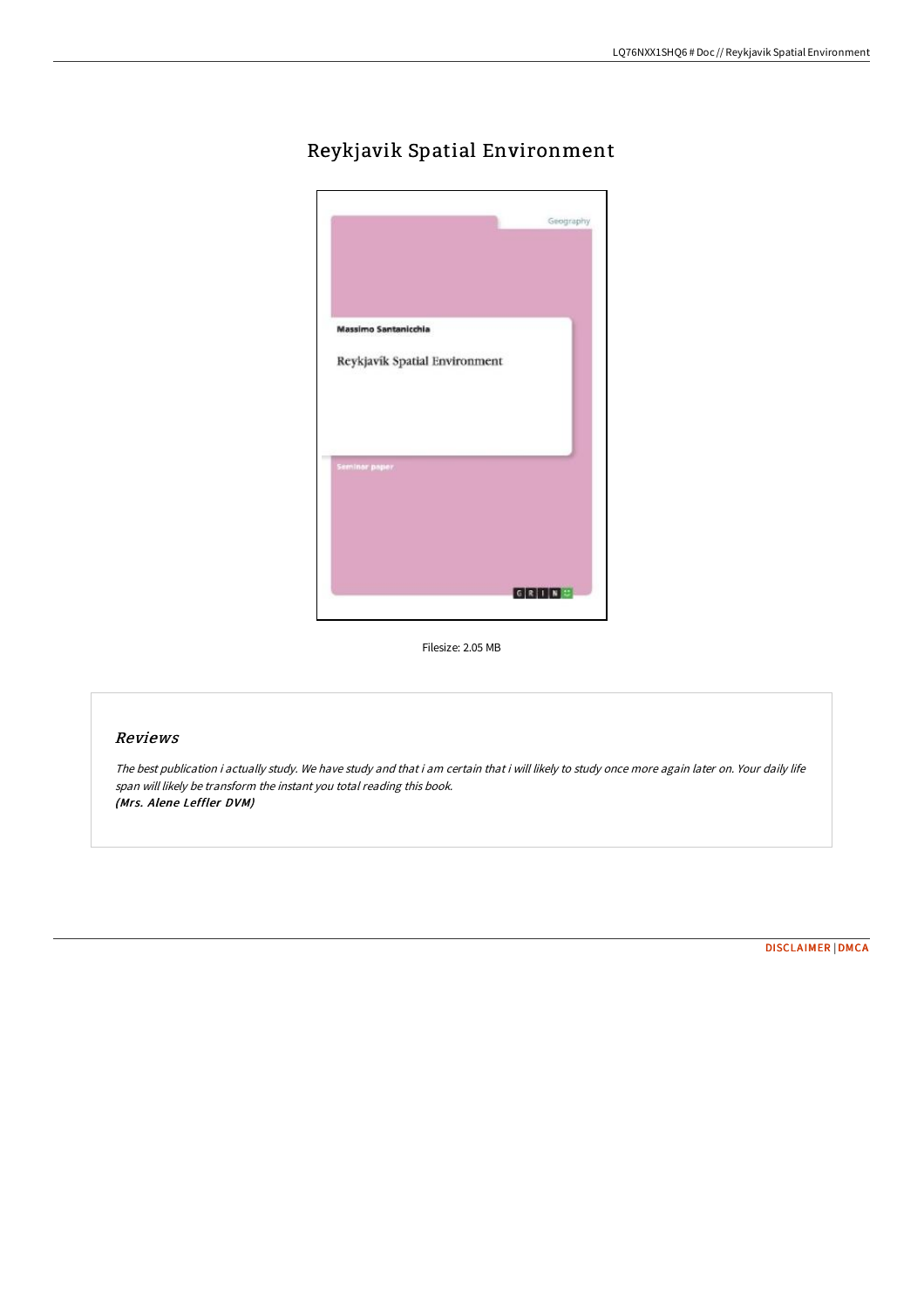## REYKJAVIK SPATIAL ENVIRONMENT



**DOWNLOAD PDF** 

To save Reykjavik Spatial Environment PDF, remember to click the button listed below and save the document or have access to additional information which might be in conjuction with REYKJAVIK SPATIAL ENVIRONMENT book.

GRIN Verlag. Paperback. Book Condition: New. Paperback. 32 pages. Dimensions: 9.0in. x 6.0in. x 0.1in.Seminar paper from the year 2011 in the subject Urban and Regional Planning, printed single-sided, grade: A, London School of Economics, course: Regional and Urban Planning, language: English, abstract: This essay discusses the extent to which neo-liberalism and city planning are compatible or not within Reykjavks different political administrations. Observing the city and describing its spatial changes are the tools used to examine this compatibility. Building a city is not just a physical act but the materialization of our decisions andor aspirations, which happen in a cultural, economic and social framework. City planning and neo-liberalism are two different politics (Chang 2010). Asking how and in what extent they are compatible is like asking whether the Republican Party politics is compatible or not with the Democratic one. The final aim is the same for both: to improve society, but the tools chosen may differ for each of them. The point that is important to make is that both parties are parts of a bigger picture that is called democracy. In a democratic state the power belongs to the people who have the right to vote and therefore to elect their representatives. Equally, neo-liberalism (also known as free-market capitalism) and city planning are parts of a bigger economic system that is called capitalism. There are many ways to intend capitalism, neo-liberalism is just one (Chang 2010). The relation between state and market in a democratic state is a relationship of power and distribution of duties, and it has been changing through the years reflecting our value, morals, beliefs and our understanding of the world. This item ships from multiple locations. Your book may arrive from Roseburg,OR, La Vergne,TN. Paperback.

B Read Reykjavik Spatial [Environment](http://bookera.tech/reykjavik-spatial-environment.html) Online  $\boxed{n}$ Download PDF Reykjavik Spatial [Environment](http://bookera.tech/reykjavik-spatial-environment.html)